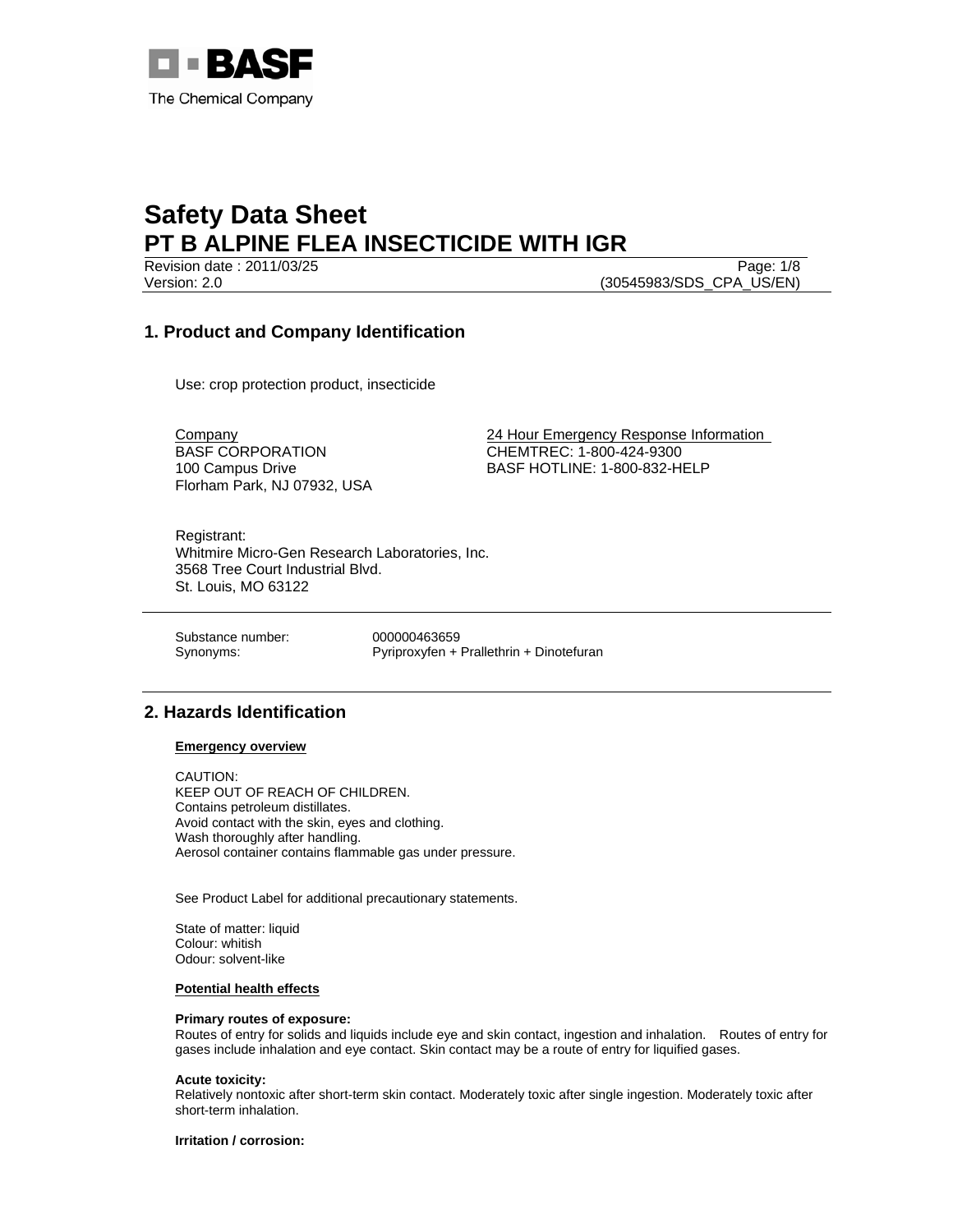Revision date : 2011/03/25 Page: 2/8

Version: 2.0 (30545983/SDS\_CPA\_US/EN)

May cause slight irritation to the skin. May cause moderate but temporary irritation to the eyes.

#### **Sensitization:**

Skin sensitizing effects were not observed in animal studies.

# **3. Composition / Information on Ingredients**

| <b>CAS Number</b> | Content (W/W)   | <b>Chemical name</b>                        |
|-------------------|-----------------|---------------------------------------------|
| 165252-70-0       | 0.25%           | Dinotefuran                                 |
| 95737-68-1        | $0.1 \%$        | Pyriproxyfen                                |
| 23031-36-9        | $0.05 \%$       | Prallethrin                                 |
| 64742-47-8        | $\leq$ 10.0 %   | Distillates (petroleum), hydrotreated light |
| 68476-40-4        | $\%$<br><= 15.0 | liquified petroleum gas propellant          |
|                   | $\leq$ 75.0 %   | Proprietary ingredients                     |

# **4. First-Aid Measures**

#### **General advice:**

First aid providers should wear personal protective equipment to prevent exposure. Remove contaminated clothing. Move person to fresh air. If person is not breathing, call 911 or ambulance, then give artificial respiration, preferably mouth-to-mouth if possible. Call a poison control center or physician for treatment advice. Have the product container or label with you when calling a poison control center or doctor or going for treatment.

#### **If inhaled:**

Remove the affected individual into fresh air and keep the person calm.

#### **If on skin:**

Rinse skin immediately with plenty of water for 15 - 20 minutes.

#### **If in eyes:**

Hold eyes open and rinse slowly and gently with water for 15 to 20 minutes. Remove contact lenses, if present, after first 5 minutes, then continue rinsing.

#### **If swallowed:**

Never induce vomiting or give anything by mouth if the victim is unconscious or having convulsions. Do not induce vomiting. Have person sip a glass of water if able to swallow.

#### **Note to physician**

Treatment: Aspiration of this product during induced emesis can result in lung injury. If evacuation of stomach contents is considered necessary, use method least likely to cause aspiration, such as gastric lavage after endotracheal intubation.

# **5. Fire-Fighting Measures**

Self-ignition temperature: not self-igniting

**Suitable extinguishing media:**  foam, dry powder, carbon dioxide, water spray

#### **Hazards during fire-fighting:**

Flash point: Non-flammable. Flame Projection: < 18" Autoignition: Based on the water content the product does not ignite.

carbon monoxide, carbon dioxide, nitrogen oxides, toxic gases/vapours The substances/groups of substances mentioned can be released in case of fire.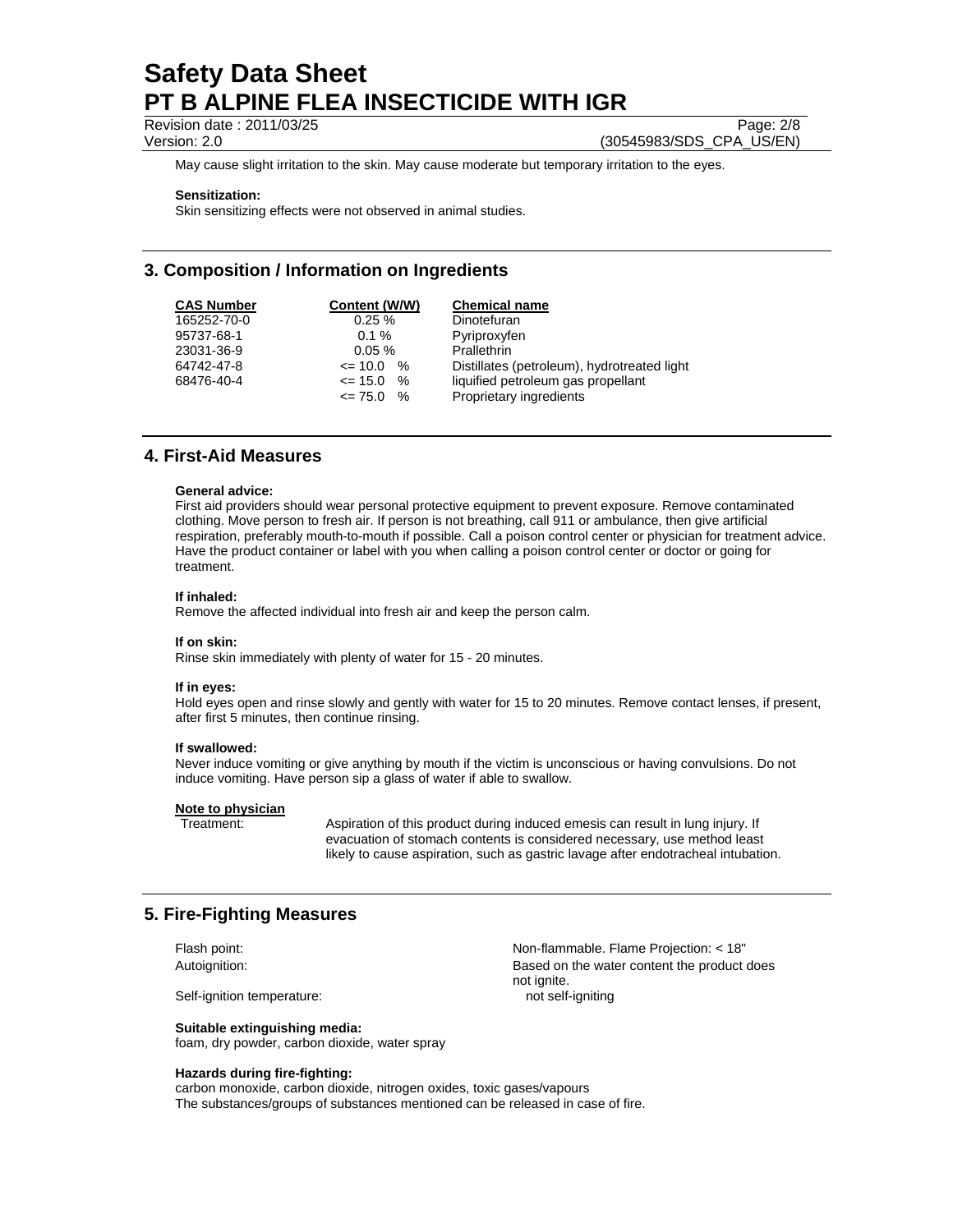Revision date : 2011/03/25 Page: 3/8

Version: 2.0 (30545983/SDS\_CPA\_US/EN)

#### **Protective equipment for fire-fighting:**

Firefighters should be equipped with self-contained breathing apparatus and turn-out gear.

### **Further information:**

Evacuate area of all unnecessary personnel. Contain contaminated water/firefighting water. Do not allow to enter drains or waterways.

# **6. Accidental release measures**

### **Personal precautions:**

Take appropriate protective measures. Clear area. Shut off source of leak only under safe conditions. Extinguish sources of ignition nearby and downwind. Ensure adequate ventilation. Wear suitable personal protective clothing and equipment.

### **Environmental precautions:**

Do not discharge into the subsoil/soil. Do not discharge into drains/surface waters/groundwater. Contain contaminated water/firefighting water.

## **Cleanup:**

Dike spillage. Pick up with suitable absorbent material. Spilled substance/product should be recovered and applied according to label rates whenever possible. If application of spilled substance/product is not possible, then spills should be contained, solidified, and placed in suitable containers for disposal. After decontamination, spill area can be washed with water. Collect wash water for approved disposal.

# **7. Handling and Storage**

## **Handling**

#### **General advice:**

RECOMMENDATIONS ARE FOR MANUFACTURING, COMMERCIAL BLENDING, AND PACKAGING WORKERS. PESTICIDE APPLICATORS & WORKERS must refer to the Product Label and Directions for Use attached to the product. Provide good ventilation of working area (local exhaust ventilation if necessary). Keep away from sources of ignition - No smoking. Keep container tightly sealed. Protect against heat. Handle and open container with care. Do not open until ready to use. Once container is opened, content should be used as soon as possible. Provide means for controlling leaks and spills. Follow label warnings even after container is emptied. The substance/ product may be handled only by appropriately trained personnel. Avoid all direct contact with the substance/product. Avoid contact with the skin, eyes and clothing. Avoid inhalation of dusts/mists/vapours. Wear suitable personal protective clothing and equipment.

### **Protection against fire and explosion:**

Aerosol container contains flammable gas under pressure. The relevant fire protection measures should be noted. Fire extinguishers should be kept handy. Avoid all sources of ignition: heat, sparks, open flame. Avoid extreme heat. Ground all transfer equipment properly to prevent electrostatic discharge. Electrostatic discharge may cause ignition.

#### **Storage**

#### **General advice:**

Protect containers from physical damage. Store in a cool, dry, well-ventilated area. Avoid all sources of ignition: heat, sparks, open flame. Store protected against freezing.

#### **Storage incompatibility:**

General advice: Segregate from foods and animal feeds.

#### **Storage stability:**

 May be kept indefinitely if stored properly. If an expiry date is mentioned on the packaging/label this takes priority over the statements on storage duration in this safety data sheet.

#### **Temperature tolerance**

Protect from temperatures above: 130 °F Explosive at or above indicated temperature.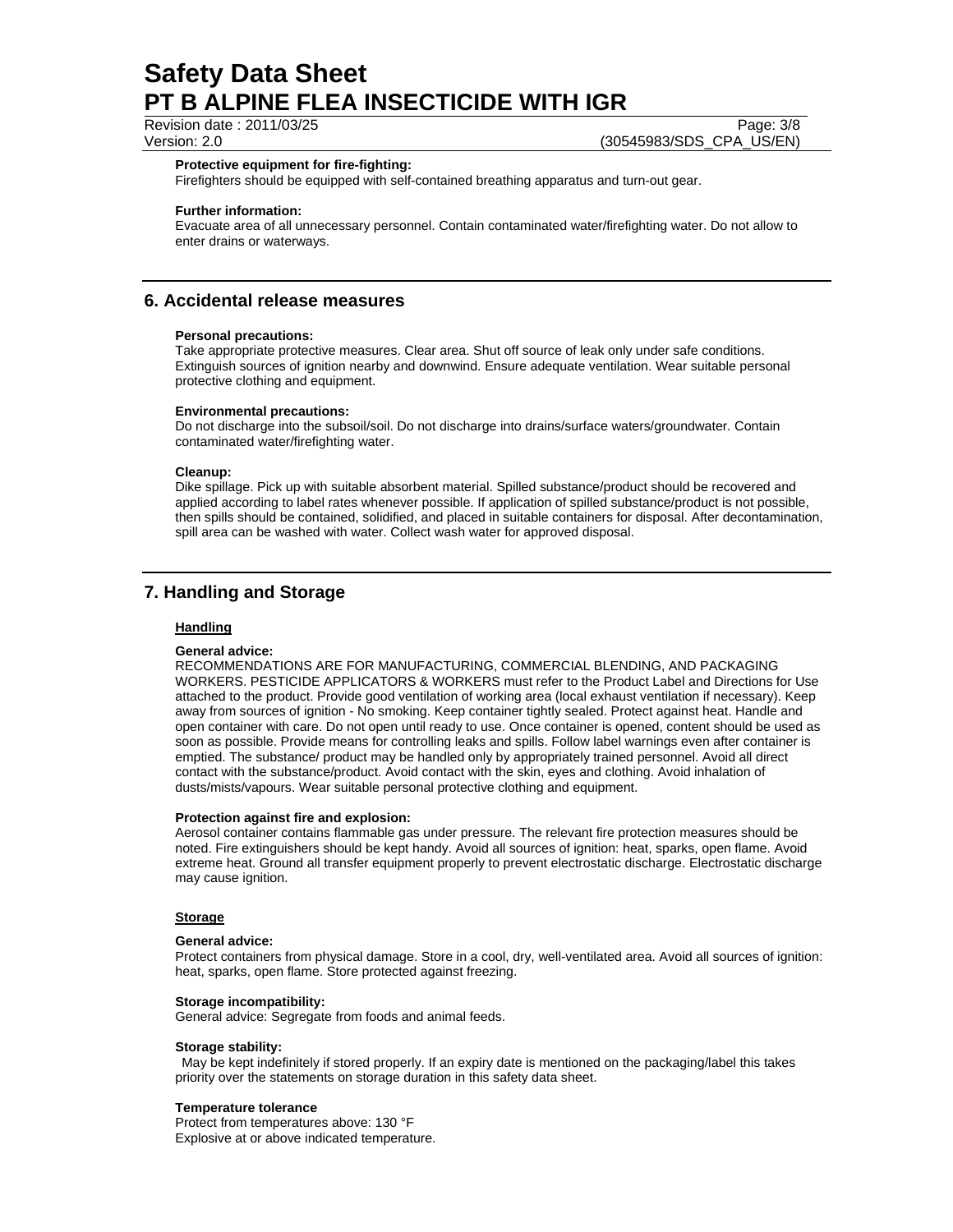Revision date : 2011/03/25 Page: 4/8

# **8. Exposure Controls and Personal Protection**

**Users of a pesticidal product should refer to the product label for personal protective equipment requirements.** 

## **Components with workplace control parameters**

Distillates (petroleum), hydrotreated light ACGIH TWA value 200 mg/m3 Non-aerosol (total hydrocarbon vapor); Application restricted to conditions in which there are negligible aerosol exposures. Skin Designation Non-aerosol (total hydrocarbon vapor); The substance can be absorbed through the skin.

## **Personal protective equipment**

### **RECOMMENDATIONS FOR MANUFACTURING, COMMERCIAL BLENDING, AND PACKAGING WORKERS:**

#### **Respiratory protection:**

Wear respiratory protection if ventilation is inadequate. Wear a NIOSH-certified (or equivalent) organic vapour/particulate respirator. For situations where the airborne concentrations may exceed the level for which an air purifying respirator is effective, or where the levels are unknown or Immediately Dangerous to Life or Health (IDLH), use NIOSH-certified full facepiece pressure demand self-contained breathing apparatus (SCBA) or a full facepiece pressure demand supplied-air respirator (SAR) with escape provisions.

#### **Hand protection:**

Chemical resistant protective gloves, Protective glove selection must be based on the user's assessment of the workplace hazards.

#### **Eye protection:**

Safety glasses with side-shields. Tightly fitting safety goggles (chemical goggles). Wear face shield if splashing hazard exists.

#### **Body protection:**

Body protection must be chosen depending on activity and possible exposure, e.g. head protection, apron, protective boots, chemical-protection suit.

#### **General safety and hygiene measures:**

RECOMMENDATIONS FOR MANUFACTURING, COMMERCIAL BLENDING, AND PACKAGING WORKERS Wear long sleeved work shirt and long work pants in addition to other stated personal protective equipment. Work place should be equipped with a shower and an eye wash. Handle in accordance with good industrial hygiene and safety practice. Keep away from food, drink and animal feeding stuffs. No eating, drinking, smoking or tobacco use at the place of work. Hands and/or face should be washed before breaks and at the end of the shift. Remove contaminated clothing immediately and dispose of safely.

# **9. Physical and Chemical Properties**

| Form:            | aerosol, liquid |         |
|------------------|-----------------|---------|
| Odour:           | solvent-like    |         |
| Colour:          | whitish         |         |
| pH value:        | 6.1             |         |
| Vapour pressure: | 80 psia         | (20 °C) |
| Density:         | $0.9683$ g/cm3  | (20 °C) |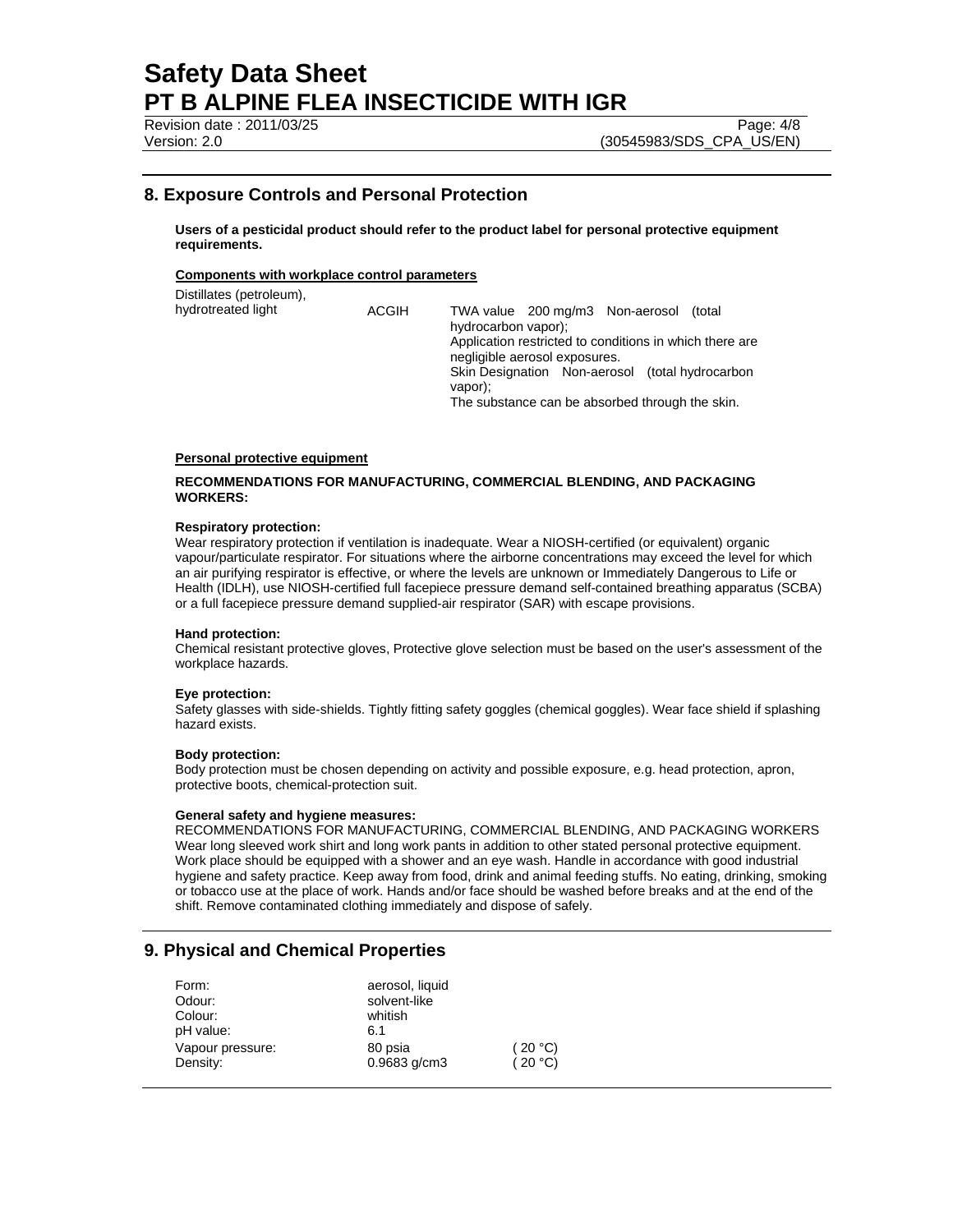Revision date : 2011/03/25 Page: 5/8

Version: 2.0 (30545983/SDS\_CPA\_US/EN)

# **10. Stability and Reactivity**

## **Conditions to avoid:**

Avoid all sources of ignition: heat, sparks, open flame. Avoid extreme temperatures. Avoid prolonged exposure to extreme heat. Avoid contamination. Avoid electro-static discharge.

## **Substances to avoid:**

No substances known that should be avoided.

## **Hazardous reactions:**

The product is chemically stable.

## **Decomposition products:**

No hazardous decomposition products if stored and handled as prescribed/indicated., Prolonged thermal loading can result in products of degradation being given off.

## **Thermal decomposition:**

Possible thermal decomposition products: carbon monoxide, carbon dioxide, nitrogen dioxide, nitrogen oxide Stable at ambient temperature. If product is heated above decomposition temperature toxic vapours may be released. To avoid thermal decomposition, do not overheat.

## **Corrosion to metals:**

Corrosive effects to metal are not anticipated.

**Oxidizing properties:** 

not fire-propagating

# **11. Toxicological information**

## **Acute toxicity**

#### **Oral:**

Type of value: LD50 Species: rat (female) Value: > 5,000 mg/kg No mortality was observed.

## **Inhalation:**

Type of value: LC50 Species: rat (male/female) Value: > 2.08 mg/l Exposure time: 4 h No mortality was observed.

## **Dermal:**

Type of value: LD50 Species: rat (male/female) Value: > 5,000 mg/kg No mortality was observed.

## **Irritation / corrosion**

# **Skin:**

Species: rabbit Result: moderately irritating

**Eye:**

Species: rabbit Result: Slightly irritating.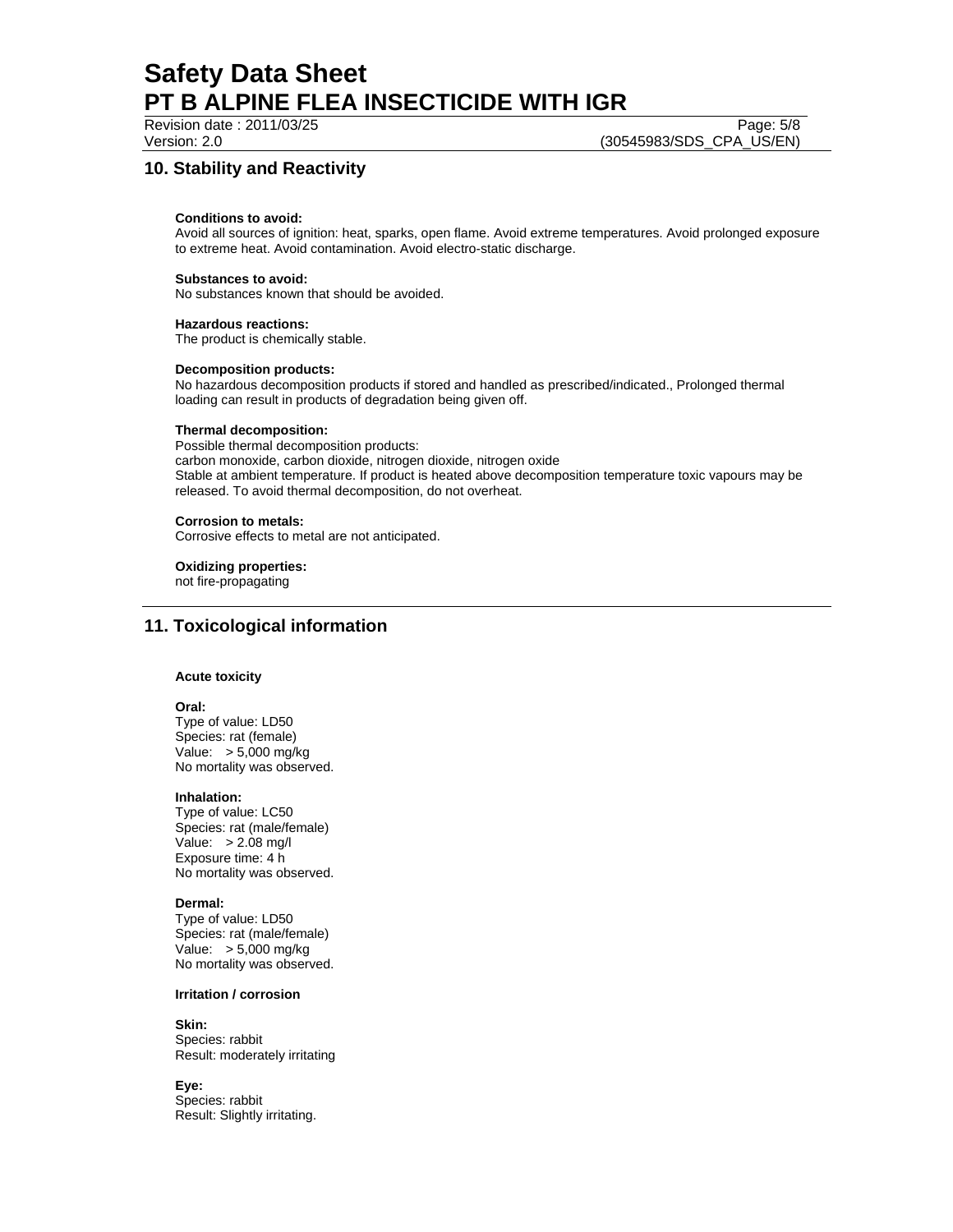Revision date : 2011/03/25 Page: 6/8

Version: 2.0 (30545983/SDS\_CPA\_US/EN)

### **Sensitization:**

Buehler test Species: guinea pig Result: Skin sensitizing effects were not observed in animal studies.

## **Repeated dose toxicity**

*Information on: Prallethrin Assessment of repeated dose toxicity: May affect the central nervous system as indicated in animal studies.*  ----------------------------------

### **Genetic toxicity**

*Information on: Pyriproxyfen No mutagenic effects reported.* 

*Information on: Prallethrin* 

*Results from a number of mutagenicity studies with microorganisms, mammalian cell culture and mammals are available. Taking into account all of the information, there is no indication that the substance is mutagenic.*  ----------------------------------

### **Carcinogenicity**

*Information on: Pyriproxyfen In long-term studies in rats and mice in which the substance was given by feed, a carcinogenic effect was not observed. Information on: Dinotefuran No data available concerning carcinogenic effects. Information on: Prallethrin Not carcinogenic.*  ----------------------------------

## **Reproductive toxicity**

*Information on: Pyriproxyfen No reproductive toxic effects reported. Information on: Dinotefuran No data available concerning reproduction toxicity. Information on: Prallethrin Animal studies gave no indication of a developmental toxic effect at doses that were not toxic to the parental animals.*  ----------------------------------

#### **Development:**

*Information on: Pyriproxyfen No indications of a developmental toxic / teratogenic effect were seen in animal studies. Information on: Dinotefuran No data available concerning teratogenic effects. Information on: Prallethrin No indications of a developmental toxic / teratogenic effect were seen in animal studies.*  ----------------------------------

# **12. Ecological Information**

# **Fish**

*Information on: Pyriproxyfen Acute: Flow through. Oncorhynchus mykiss/LC50 (96 h): > 0.325 mg/l*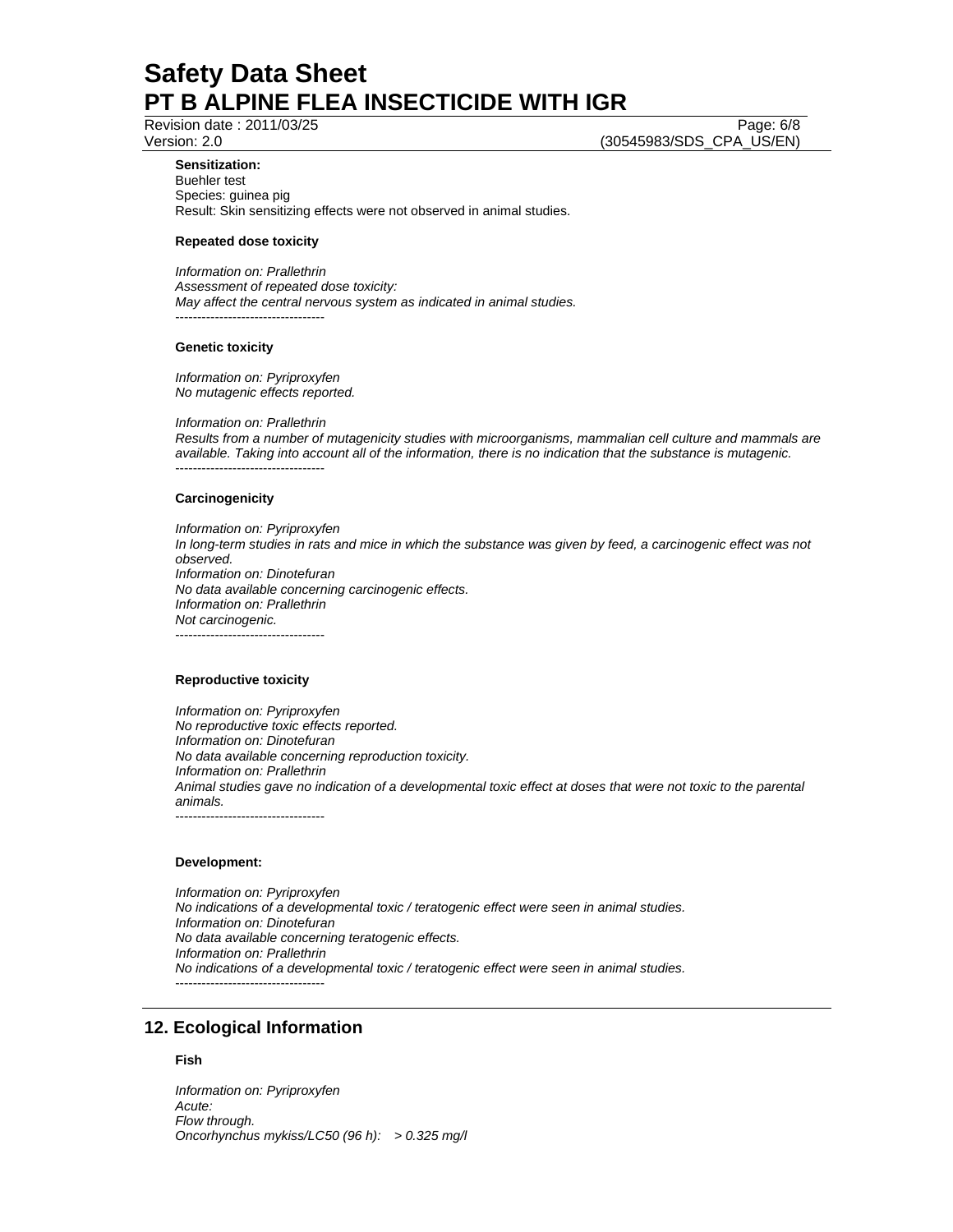Revision date : 2011/03/25 Page: 7/8

Version: 2.0 (30545983/SDS\_CPA\_US/EN)

*Information on: Prallethrin Acute: Oncorhynchus mykiss/LC50 (96 h): 0.012 mg/l* 

*Information on: Dinotefuran Acute: Oncorhynchus mykiss/LC50 (96 h): = >100 ppm*  ----------------------------------

# **Aquatic invertebrates**

*Information on: Pyriproxyfen Acute: Flow through. Daphnia magna/LC50 (48 h): 0.4 mg/l* 

*Information on: Prallethrin Acute: daphnia/EC50 (48 h): 0.0062 mg/l* 

*Information on: Dinotefuran Acute: Daphnia magna/EC50 (48 h): >1000 ppm*  ----------------------------------

## **Aquatic plants**

*Information on: Pyriproxyfen Toxicity to aquatic plants: OECD Guideline 201 green algae/EC50: 0.064 mg/l* 

*Information on: Dinotefuran Toxicity to aquatic plants: green algae/EC50 (72 h): > 100 mg/l swollen duckweed/EC50: >110 ppm*  ----------------------------------

# **13. Disposal considerations**

## **Waste disposal of substance:**

Pesticide wastes are regulated. Improper disposal of excess pesticide, spray mix or rinsate is a violation of federal law. If pesticide wastes cannot be disposed of according to label instructions, contact the State Pesticide or Environmental Control Agency or the Hazardous Waste representative at the nearest EPA Regional Office for guidance.

## **Container disposal:**

Do not cut, puncture, crush, or incinerate empty aerosol containers. Consult state or local disposal authorities for approved alternative procedures such as container recycling. Empty aerosol cans may meet the definition of RCRA D003. Consult local and/or regional EPA for further guidance.

# **14. Transport Information**

Reference Bill of Lading

# **15. Regulatory Information**